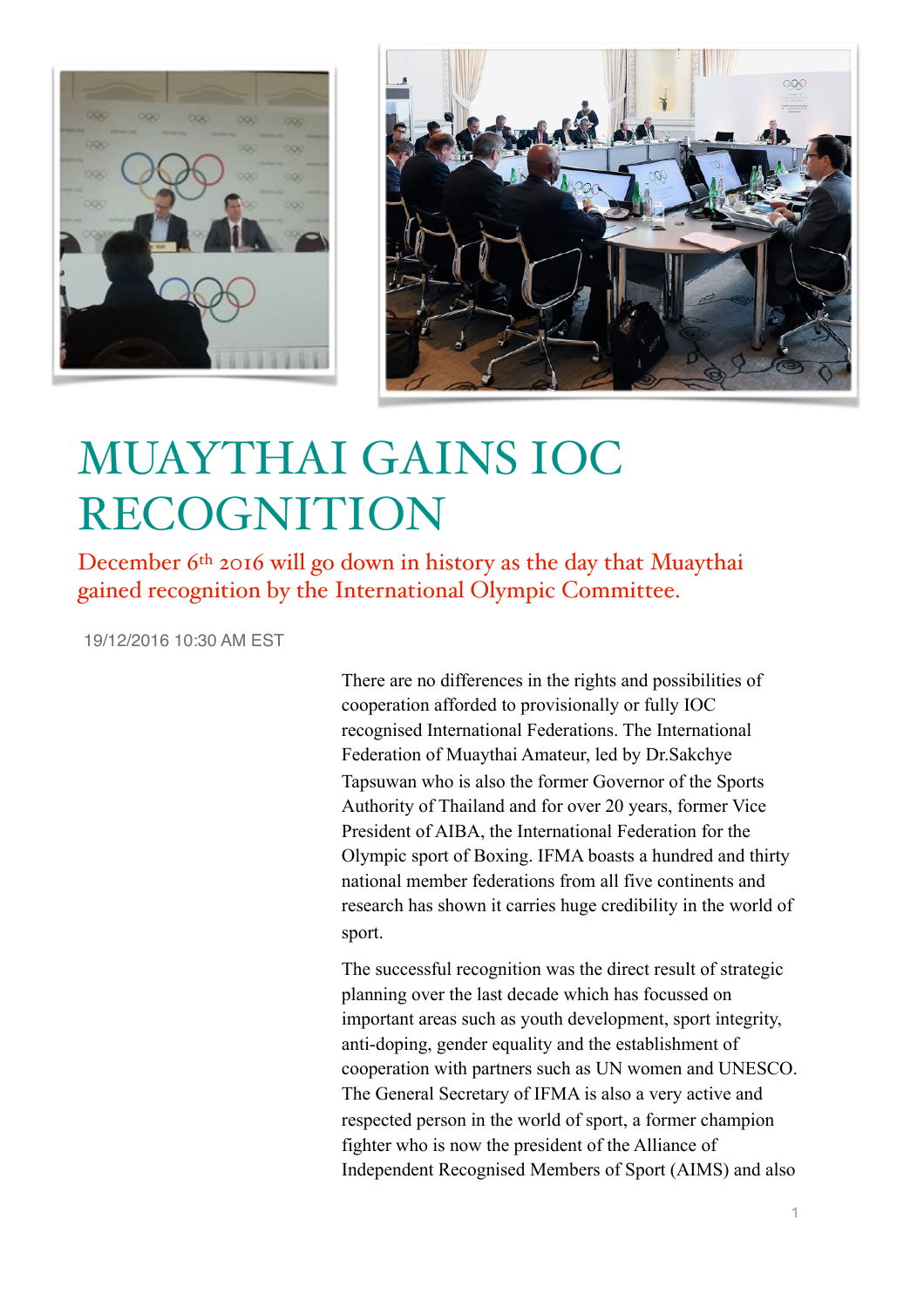

**"it is about protecting the traditional values of muaythai and Olympism; putting the athletes at the heart of the sport, ensuring fair play on all levels and being a CREDIBLE organisation. We would just like to add 2 letters to this, "I" and "N" making IFMA incredible!!" - Stephan Fox, IFMA General Secretary**



**Dr.Sakchye Tapsuwan, IFMA President giving a heartfelt address at the official press conference.**

the Vice President of SportAccord, both organisations recognised by the IOC. IFMA and Muaythai were recognised by GAISF today known as SportAccord in 2006 and was already recognised by the Olympic Committee of Asia in 1998. Muaythai under IFMA is also a full medal sport in the SportAccord World Combat Games and World Games; recognised by the International World Games Association (IWGA) and by the International University Sports Federation (FISU), both of which are organisations are recognised by the IOC.

Thailand is regarded as the motherland of the sport. However, in Thailand there have still existed organisations which carry little or no international recognition; none except IFMA are compliant with the World Anti-Doping Code nor are they a signatory of the World Anti-Doping Agency (WADA).

In a recent interview, the Governor of the Sports Authority of Thailand Mr.Sakon Wannapong stated that IFMA's achievement of IOC recognition has put an end to this ambiguity, and that the Royal Thai government will strictly follow the Olympic movement. This explicit statement may be seen as directed towards an organisation he had previously supported called the World Muay Federation (WMF).

The WMF organises small championships in Thailand with no support from the Royal Thai Government at which participating teams are made up of individuals and gyms rather than official national teams. The President of this organisation, Lt. Gn. Akachai Chantosa, had given an interview on Thai Television at which he claimed to have information confirming that IFMA could never be recognised and alluded that only 'Muay' and not 'Muaythai' could be recognised by the IOC. He was however unable to produce the documentation to prove his claims during the interview and IFMA's recent successes have indeed proven him much mistaken.

The WMF is a family-run organisation led by a Romanian couple and their children. It seems now that they have fallen out of favour with the Governor of the Sport Authority of Thailand, whom now must follow national law with the only